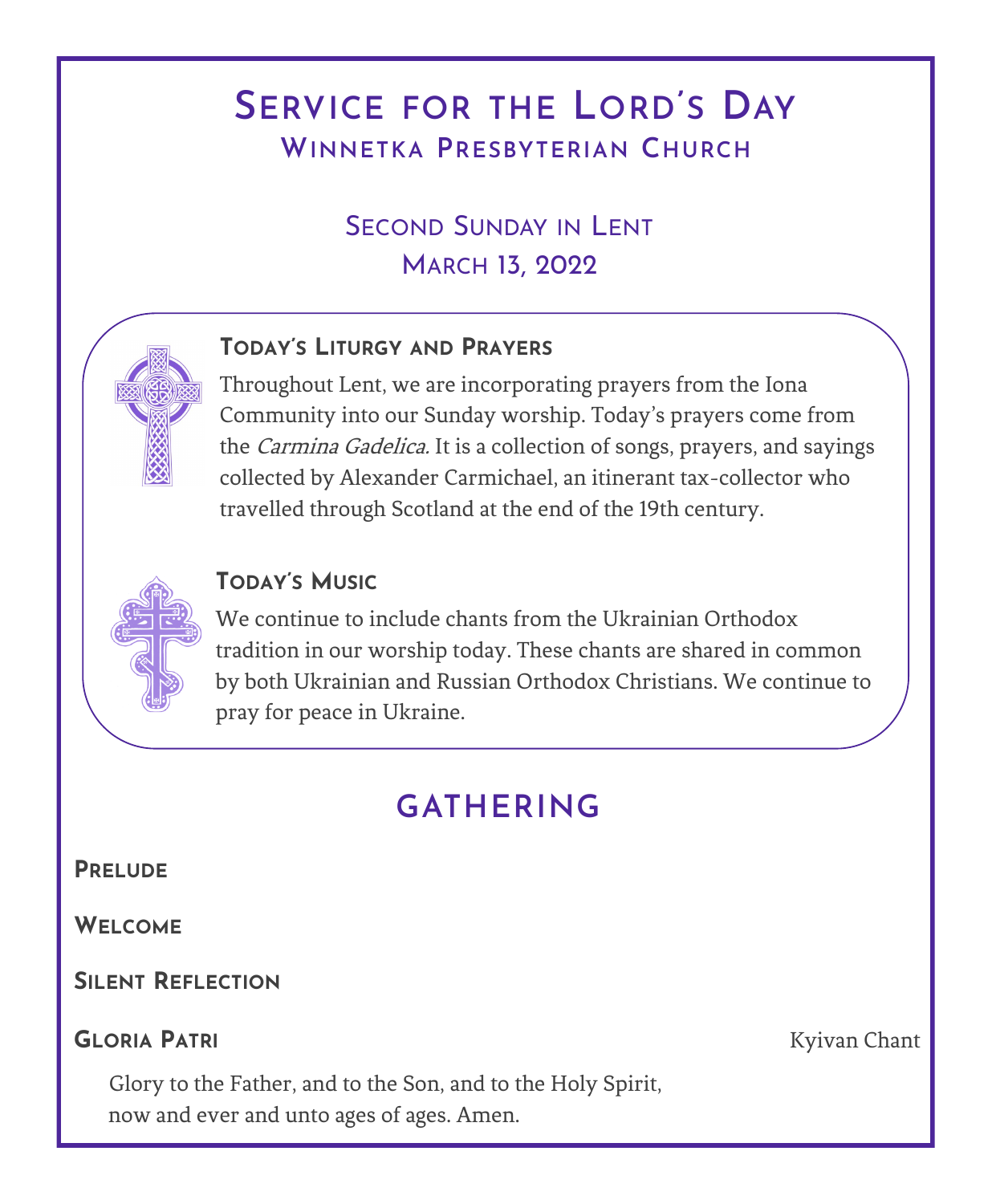## **CALL TO WORSHIP** | STANDING Iona Community

May God be among us throughout this day.

## Amen.

May Christ be beside us throughout this day.

## Amen.

May the Spirit be within us throughout this day.

## Amen.

May we, as God's people,

be at one with the saints in heaven

and live in harmony with the Blessed Three

to whom be praise and glory forever.

## Amen.

**HYMN** | STANDING Son of God, Whose Heart Is Peace

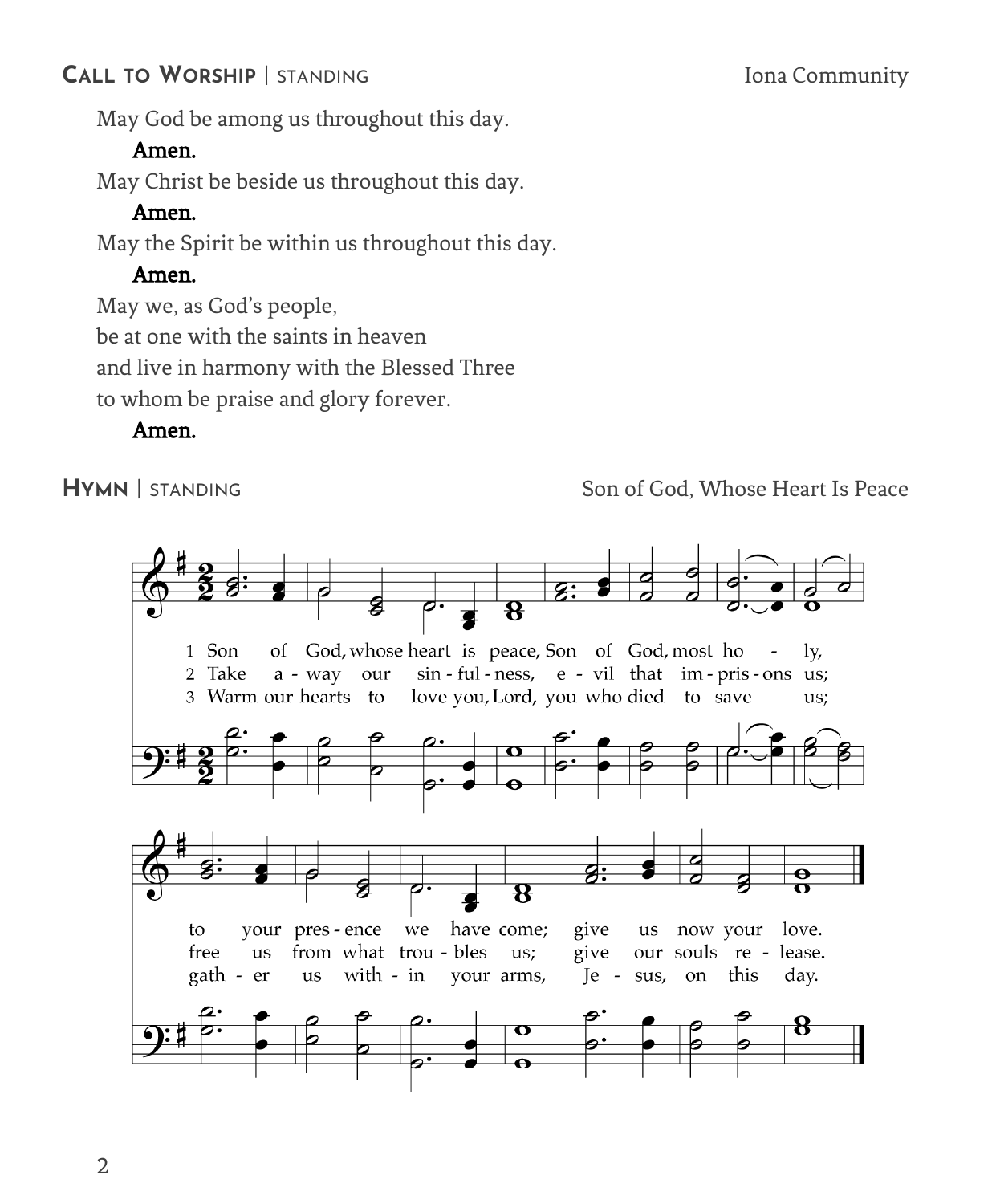God of life, you are the source of all goodness and the satisfaction of all our desires. Our understanding of you is small; increase it. Our desire to do your will is weak; enliven it. The seed you have planted has yet to bear fruit; ripen it. But first, create in us clean hearts as, in your sight, we unburden ourselves of guilt, of anger, of fear, of pride, of hardness of heart, of weakness of intention.

### **CHORAL RESPONSE** Trisagion

Kyivan Chant

The Trisagion is one of Christianity's most ancient prayers, dating perhaps to the time of the apostles themselves. It is used in every Orthodox worship service.



#### **WORDS OF ASSURANCE**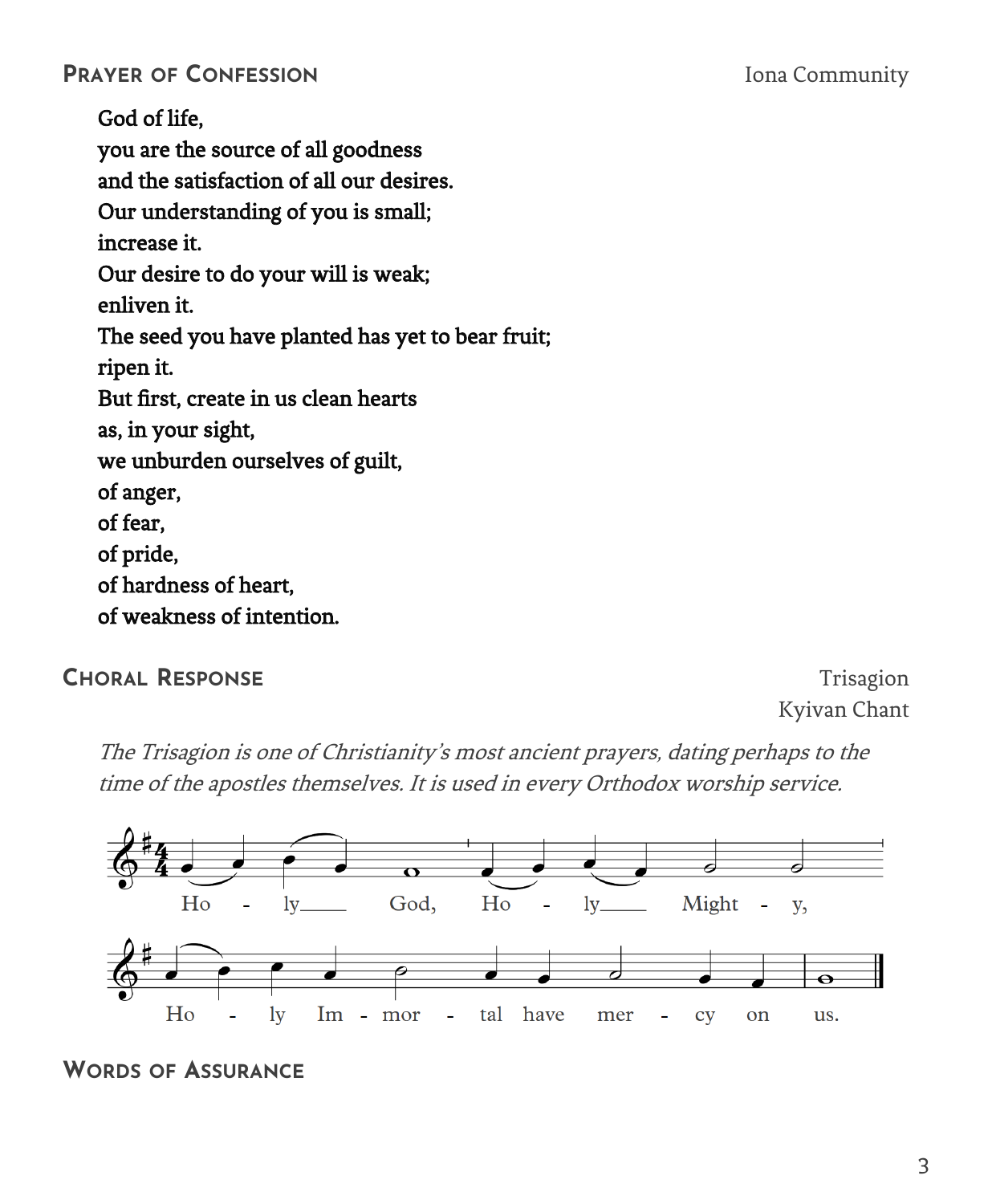What wondrous love is this, O my soul! What wondrous love is this that caused the Lord of bliss to bear the dreadful curse for my soul!

What wondrous love is this, O my soul! What wondrous love is this that caused the Lord of life to lay aside his crown for my soul!

## **LISTENING**

## **PRAYER FOR ILLUMINATION**

**GOSPEL** Luke 13:31-35

This is the word of the Lord. Thanks be to God.

Children are dismissed to K-6 Sunday School following the scripture reading.

**SERMON** The Fox and the Hen Rev. Paul Gilmore

# **RESPONDING**

### **MUSICAL OFFERING** When Twilight Comes

When twilight comes and the sun sets, mother hen prepares for night's rest. As her brood shelters under her wings she gives the love God to her nest. Oh! what joy to feel her warm heartbeat and be near her all night long; so the young can find repose, then renew tomorrow's song.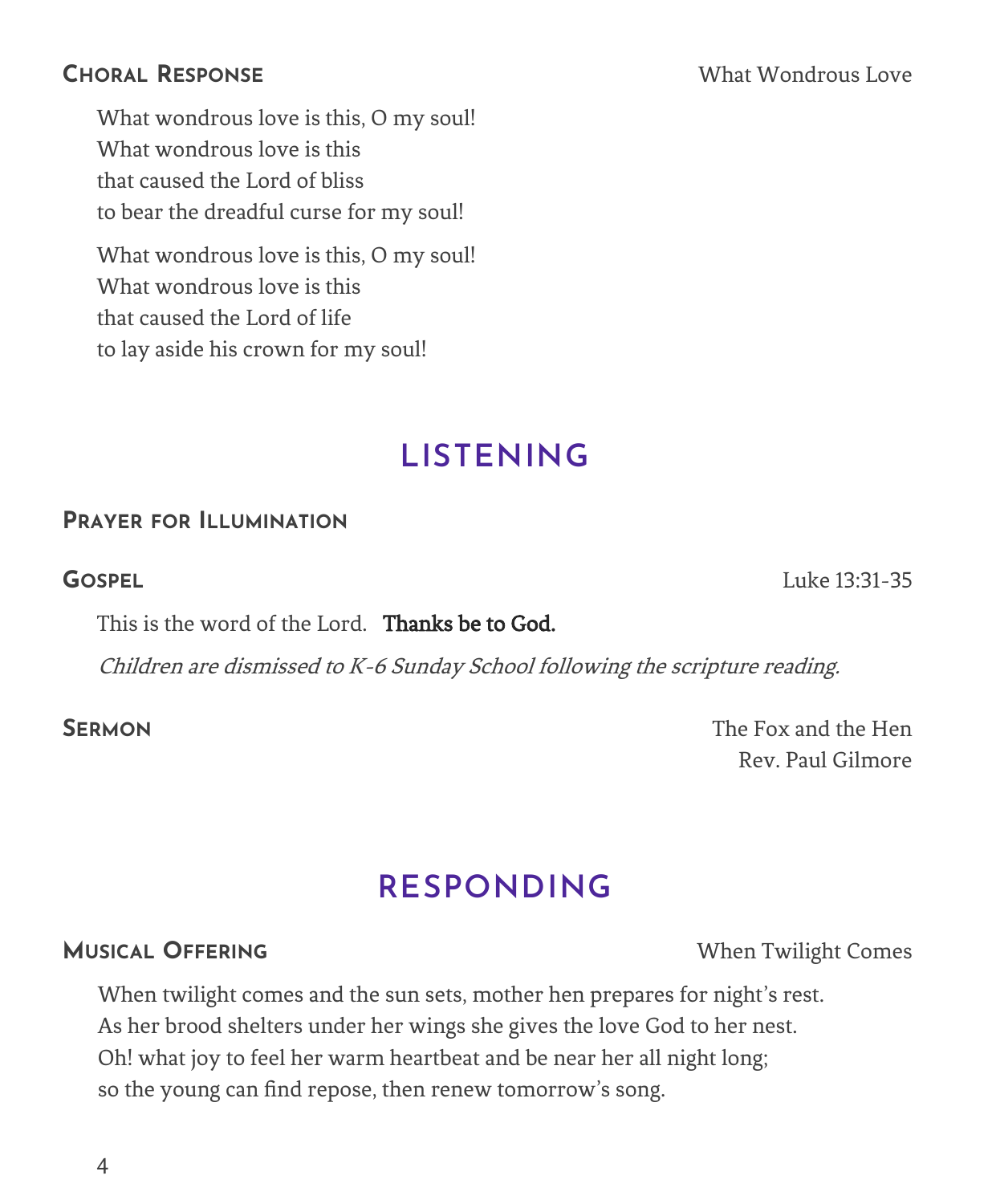One day the Rabbi Lord Jesus called the twelve to share his last meal. As the hen tends her young, so for them he spent himself to seek and to heal. Oh! what joy to be with Christ Jesus, hear his voice, oh! sheer delight, and receive his servant care; all before the coming night.

So gather 'round once again, friends, touched by fading glow of sun's gold, and recount all our frail human hopes; the dreams of young and stories of old. Oh! what joy to pray close together, kneeling as one family, by a mother's love embraced in the blessed Trinity.

### **AFFIRMATION OF FAITH** | STANDING Iona Community

With the whole church... we affirm that we are made in God's image, befriended by Christ, empowered by the Spirit.

 With people everywhere... we affirm God's goodness at the heart of humanity, planted more deeply than all that is wrong.

 With all creation... we celebrate the miracle and wonder of life; the unfolding purposes of God, forever at work in ourselves and the world.

## **SHARING THE PEACE OF CHRIST** | STANDING

The peace of Christ be with you. And also with you.

Peace, Salaam, Shalom.

**MOMENT FOR MISSION** Kara Todd Afghan Refugee Mission Project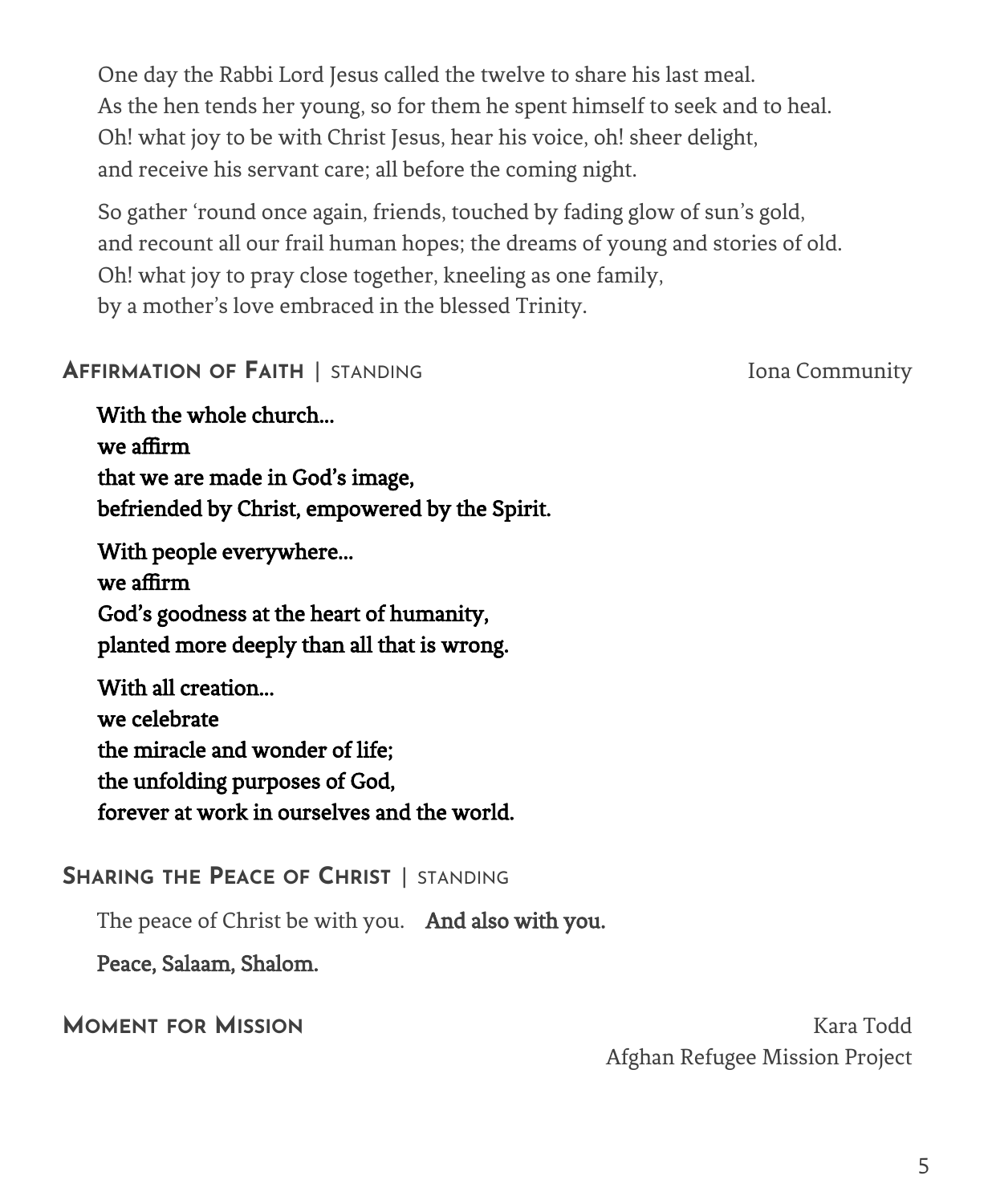

**THE LORD'S PRAYER**

Our Father, who art in heaven, hallowed be thy name. Thy kingdom come, thy will be done, on earth as it is in heaven. Give us this day our daily bread; and forgive us our debts as we forgive our debtors; and lead us not into temptation, but deliver us from evil. For thine is the kingdom and the power and the glory, forever. Amen.

## **SENDING**

**CLOSING SONG** | STANDING Go, My Friends, in Grace (insert)

**CHARGE AND BENEDICTION** | STANDING

**POSTLUDE**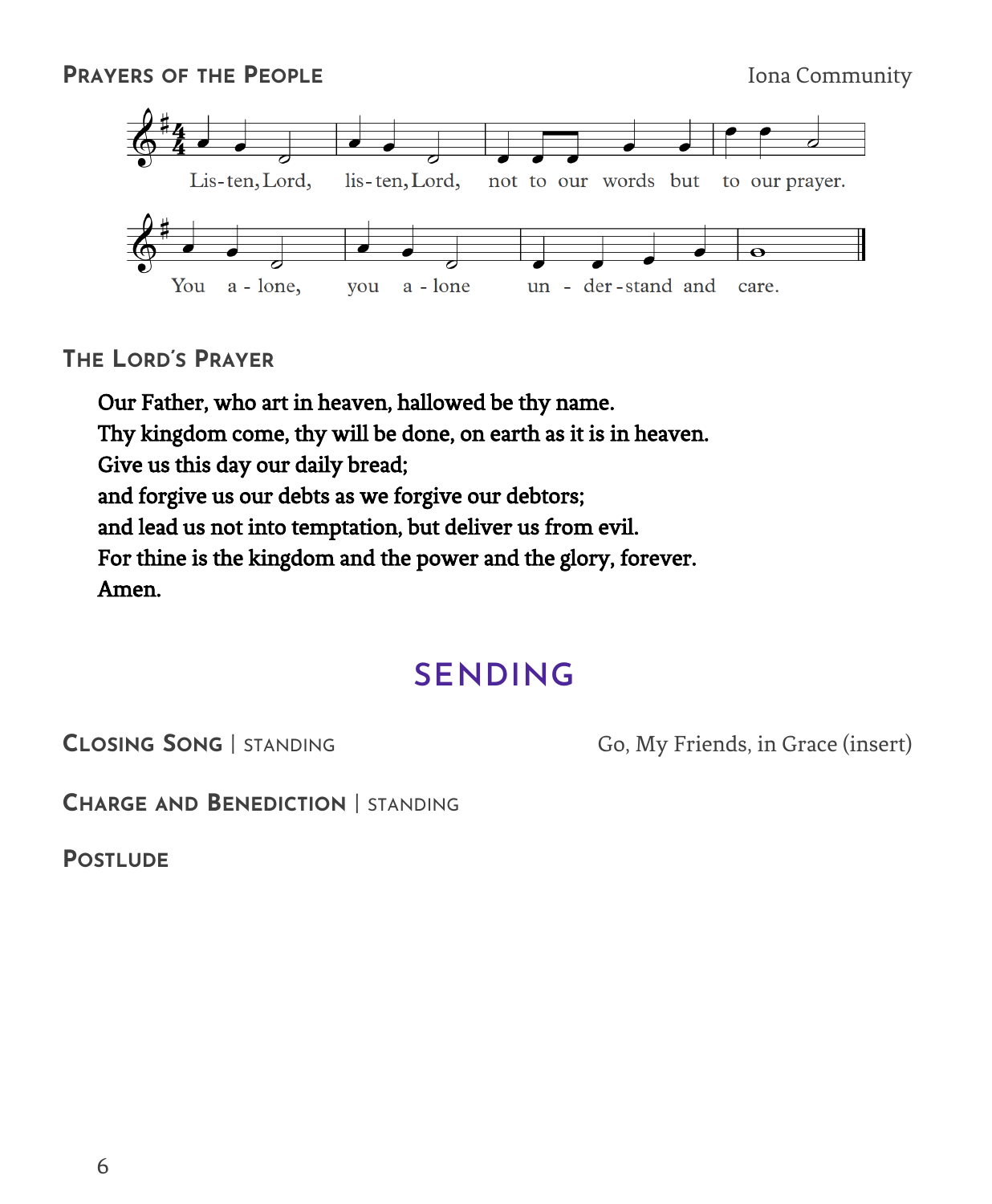## **ANNOUNCEMENTS**

Sign up at winnpres.org to receive our weekly email for all the latest WPC news.

#### **CELTIC SPIRITUALITY CLASS BEGINS TODAY**

Sundays, March 13-April 10 @ 11:10am Conference Room B and via ZOOM

If you'd like to learn about our Celtic ancestors in the faith, come and be part of our Lenten Class on Celtic Christianity. The class is a prelude to our church trip to Scotland in June, but it is open not only to our travelers but to the whole congregation.

#### **AFGHAN REFUGEE DINNER** TODAY @ 4pm

Join us this afternoon for fun games and food with some of the Afghan refugee families we are helping.

### **EASTER FLOWER DONATIONS**

If you would like to donate towards Easter lilies and flowers for Easter Sunday, please check your weekly email or click the "Give Online" button on the church's website. If you wish to donate with a check, please put "Easter Flowers" in the memo line.

## **WEEKLY OPPORTUNITIES**

Zoom links can be found in your weekly email or at winnpres.org.

## **SERVING TODAY**

Worship Leaders: Paul Gilmore, Geoff Duffy Greeter: Nancy Holly Lector: Scott Martin Musicians: Bryan Wlas, Elizabeth Vaughan, Daniel Rausch, Laura Bumgardner, Warren Oja Sound: Stephen Gloyd

Music reprinted under onelicense.net #A-718077 and LicenSing #L22162 / Go, My Friends, in Grace Text by David Wright © 2004 David Wright, Music by James E. Clemens © 2004 James E. Clemens / Son of God, Whose Heart is Peace Maori Hymn; para, Shirley Erena Murray © 1990 Christian Conference of Asia (admin by GIA) / When Twilight Comes by Moises Andrade, music by Francisco Feliciano © Asian Institute for Liturgy and Music. Arr by Robert Buckley Farlee / Listen, Lord Words and Music: John Bell and Graham Maule, Copyright © 1989 WGRG, Iona Community